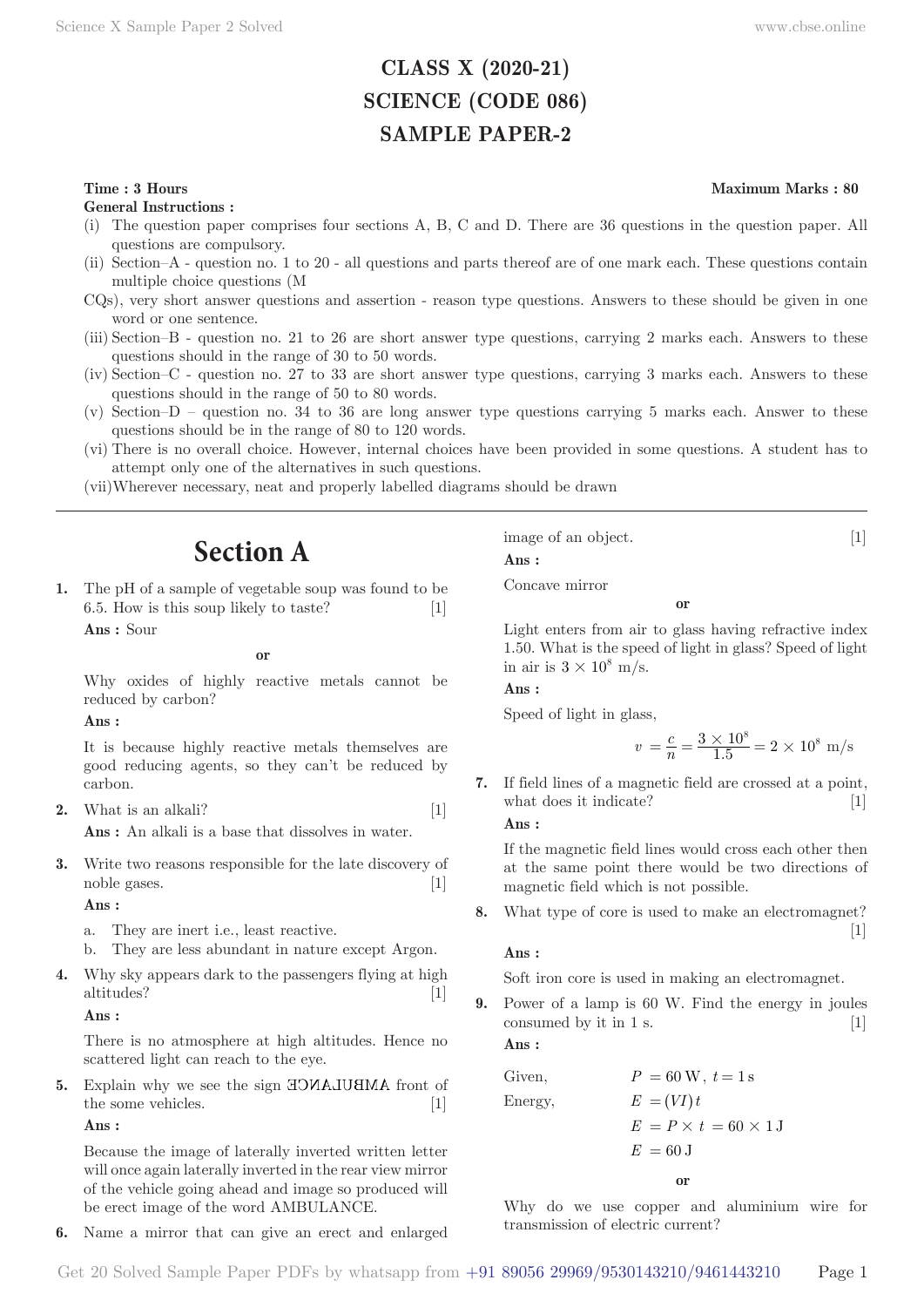### **Ans :**

Copper and aluminium wires are used for electric transmission due to their low resistivity.

**10.** Write the role of motor areas in brain. [1] **Ans :** 

Motor areas of the brain control the movement of voluntary muscles.

**11.** Why is respiration considered an exothermic process? [1]

### **Ans :**

Respiration is considered an exothermic process due to breaking down of glucose/food in the presence of oxygen with release of energy.

#### **or**

What role do digestive enzymes play in the alimentary canal?

### **Ans :**

Digestive enzymes break down complex molecules of food into simpler ones so that they can be absorbed by blood.

**12.** How can the chromosomes be identified? [1] **Ans :** 

In human beings, the individual chromosomes are identified by their lengths, position of centromere and banding pattern on staining.

**or**

A normal baby girl receives her X chromosome from whom : mother, father, both mother and father or either from mother or father?

## **Ans :**

From both mother and father.

**13.** How is spinal cord protected? [1]

### **Ans :**

Vertebral column made by vertebrae protects the spinal cord.

**For question numbers 14, 15 and 16, two statements are given-one labelled Assertion (A) and the other labelled Reason (R). Select the correct answer to these questions from the codes (a), (b), (c)and (d) as given below :**

- (a) Both A and R are true and R is correct explanation of the assertion.
- (b) Both A and R are true but R is not the correct explanation of the assertion.
- (c) A is true but R is false.
- (d) A is false but R is true.
- **14. Assertion**: Magnesium ribbon should be cleaned before burning in air. **Reason**: Magnesium ribbon is coated with a thin layer of dust containing moisture. [1]

Ans : (b) Assertion is true but reason is false.

**15. Assertion :** Food cans are coated with tin and not with zinc. **Reason :** Zinc is more reactive than tin. [1]

Ans : (a) Both assertion (A) and reason (R) are true

and reason (R) is the correct explanation of assertion (A).

Food cans are coated with tin not with zinc because zinc is more reactive than tin, it can react with organic acids present in food.

**or**

**Assertion :** Platinum, gold and silver are used to make jewellery.

**Reason :** Platinum, gold and silver are least reactive metals.

Ans : (a) Both assertion (A) and reason (R) are true and reason (R) is the correct explanation of assertion (A).

Platinum, gold and silver are highly malleable lustraus and least reactive, i.e. noble metals, so they are not corroded by air and water easily.

**16. Assertion :** A network of food chains existing together in an ecosystem is known as food web.

**Reason :** An animal like kite cannot be a part of a food web. [1]

Ans : (c) Assertion (A) is true but reason (R) is false.

In the food web different food chains are interconnected. Each chain consists of different trophic levels i.e., producers, consumers and detrivoroes. So, kite can also be a part of food web

**17. Read the following and answer any four question from**   $(17.1)$  to  $(17.5)$ :  $1 \times 4$ 

| Metal        | <b>Iron</b><br>(II) Sulphate | Copper<br>(II) Sulphate | Zinc<br>Sulphate           | Silver<br><b>Nitrate</b> |  |
|--------------|------------------------------|-------------------------|----------------------------|--------------------------|--|
| A            | No reaction                  | Displacement            |                            |                          |  |
| B            | Displacement                 |                         | No<br>reaction             |                          |  |
| $\mathcal C$ | No reaction                  | No reaction             | No<br>reaction             | Displacement             |  |
| D            | No reaction                  | No reaction             | N <sub>0</sub><br>reaction | No reaction              |  |

**17.1** The most active metal is

(a) A (b) B

(c) C (d) D

**Ans :** (b) *B* is most reactive metal. *B* can displace iron whereas no other metal can do.

**17.2** The least reactive metal is

| $(a)$ A | $(b)$ B |                          |
|---------|---------|--------------------------|
|         |         | $\overline{\phantom{a}}$ |

(c) C (d) D

Ans : (d) *D* is least reactive metal.

**17.3** The increasing order of reactivity of metal A, B, C and D is

(a) 
$$
A < B < C < D
$$
 \t(b)  $D < C < B < A$ 

(c)  $D < A < C < B$  (d)  $D < C < A < B$ 

Ans: (d)  $D < C < A < B$ 

- **17.4** Container of which metal can be used to store both zinc sulphate solution and silver nitrate solution?
- (a) A (b) C
- (c) B (d) D
- Ans : (d) Container of *D* can be used to store both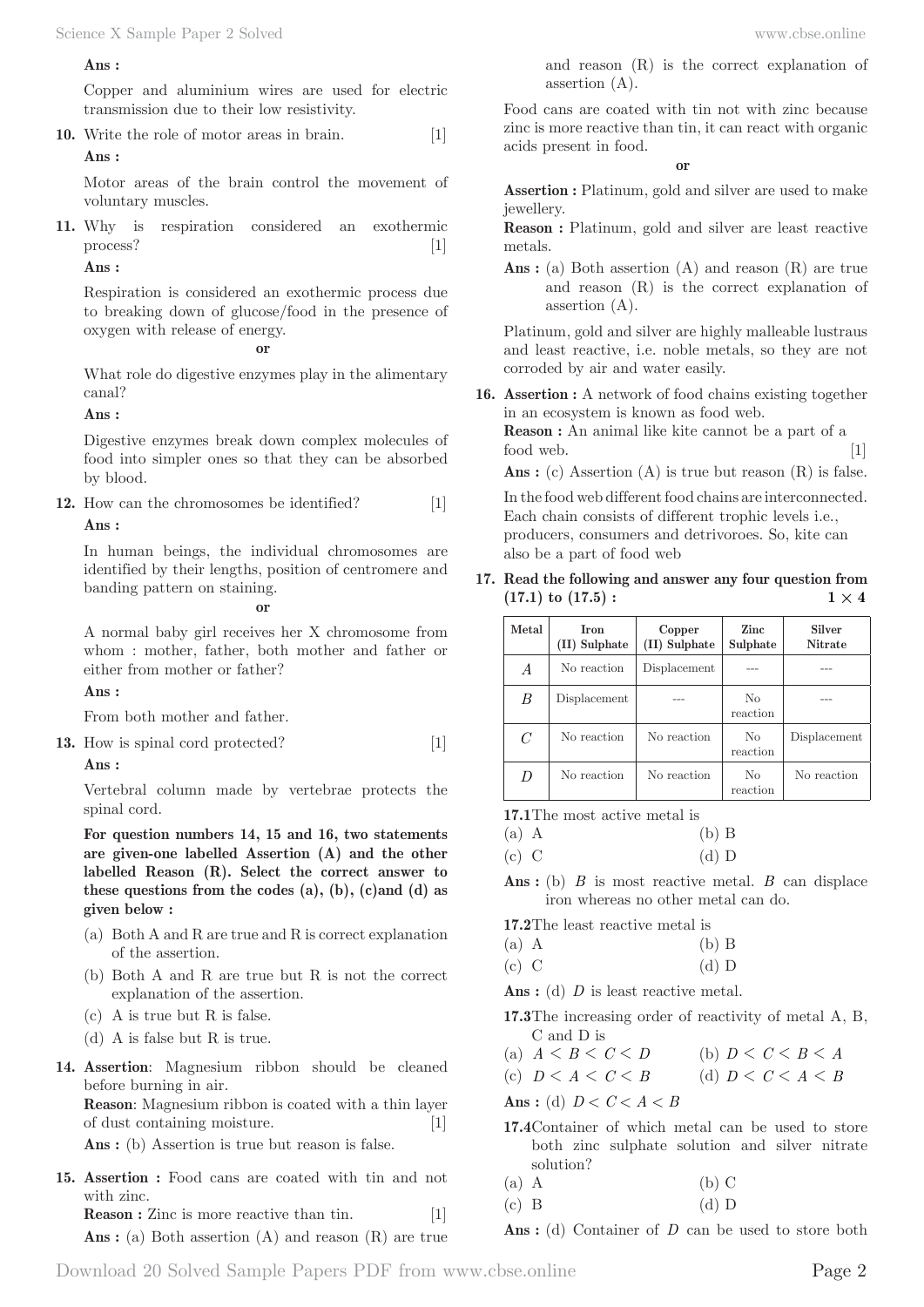zinc sulphate solution and silver nitrate solution.

**17.5** The metal which shows the displacement with iron (II) zulphate.

| $(a)$ A | $(b)$ C |
|---------|---------|
| $(c)$ D | $(d)$ B |
|         |         |

#### **Ans :** (d) B

### **18. Read the following and answer any four question from**   $(18.1)$  to  $(18.5)$ :  $1 \times 4$

The ovary is a ductless reproductive gland in which the female reproductive cells are produced. Females have a pair of ovaries, held by a membrane beside the uterus on each side of the lower abdomen. The ovary is needed in reproduction since it is responsible for producing the female reproductive cells, or ova.

The ovary is a ductless reproductive gland in which the female reproductive cells are produced. Females have a pair of ovaries, held by a membrane beside the uterus on each side of the lower abdomen. The ovary is needed in reproduction since it is responsible for producing the female reproductive cells, or ova.

During ovulation, a follicle (a small cavity in the ovary) expels an egg under the stimulation of gonadotropic hormones released by the pituitary gland, the luteinizing hormone and the folliclestimulating hormone. The rest of the follicle, or the corpus luteum, secretes the sex hormones estrogen and progesterone, which regulate menstruation and control the development of the sex organs. The sex hormones and the gonadotropic hormones interact with each other to control the menstrual cycle



- **18.1** Which of the following statements is correct regarding the labelled structures?
- (a) Before puberty, only structure T undergoes meiosis.
- (b) The hormone produced by structure R stimulates the pituitary gland to secrete luteinsing hormone.
- (c) The hormone produced by structure S is responsible for the development of female secondary sexual characters.
- (d) The hormone produced by P and Q stimulates the proliferation of the endometrial lining of the uterine wall.
- Ans : (d) In the given figure of human ovary, P is primary follicle, Q is mature Graafian follicle, R is corpus luteum, S is corpus albicans and T is secondary oocyte. Secondary oocyte (T) is formed only after puberty in a menstrual

cycle (one in each cycle). The corpus luteum (R) is developed under the effect of production of luteinising hormone (LH) from pituitary gland. The hormone progesterone secreted by it, maintains the uterine endothelium and stimulates secretion of water mucus from uterine glands. Corpus albicans (S) secretes no hormone. P (primary follicle) and Q (Graafian follicle) secrete estrogen which stimulates the proliferation of endometrial lining of the uterine wall.

**18.2** The formation of T begins in female

- (a) at birth (b) before birth
- (c) after puberty (d) none of these
- Ans : (b) The formation of ova begins in female fetus before birth.

**18.3** The term used for release of T is?

- (a) Ovulation (b) Proliferation
- (c) Fragmentation (d) Fission

**Ans :** Ovulation

**18.4** Which the hormone secreted by R is?

- (a) Progesterone (b) Trilodothyronine
- (c) Thysoxine (d) Cortisol
- Ans: (a) R (Corpus luteum) secretes the hormone progesterone.

**18.5** The name of part R is

- (a) Ovum (b) Oviduct
- (c) Corpus luteum (d) Medulla

**Ans :** (c) Corpus luteum

**19. Read the following and answer any four question from**   $(19.1)$  to  $(19.5)$ :  $1 \times 4$ 

Convex mirror is used as a rear view mirror in vehicles. Since the image of the object formed is small in size, the field of view is increased. Convex mirror is also used in street lights to diverge light over a large area.



**19.1** The nature of image in driver's mirror is-

- (a) Erect and diminished
- (b) Virtual and undiminished
- (c) Erect and magnified
- (d) Virtual and magnified

**Ans :** (a) Erect and diminished

- **19.2** A person standing in front of a mirror finds his image thinner but with normal height. This implies that the mirror is
- (a) convex and cylindrical with axis vertical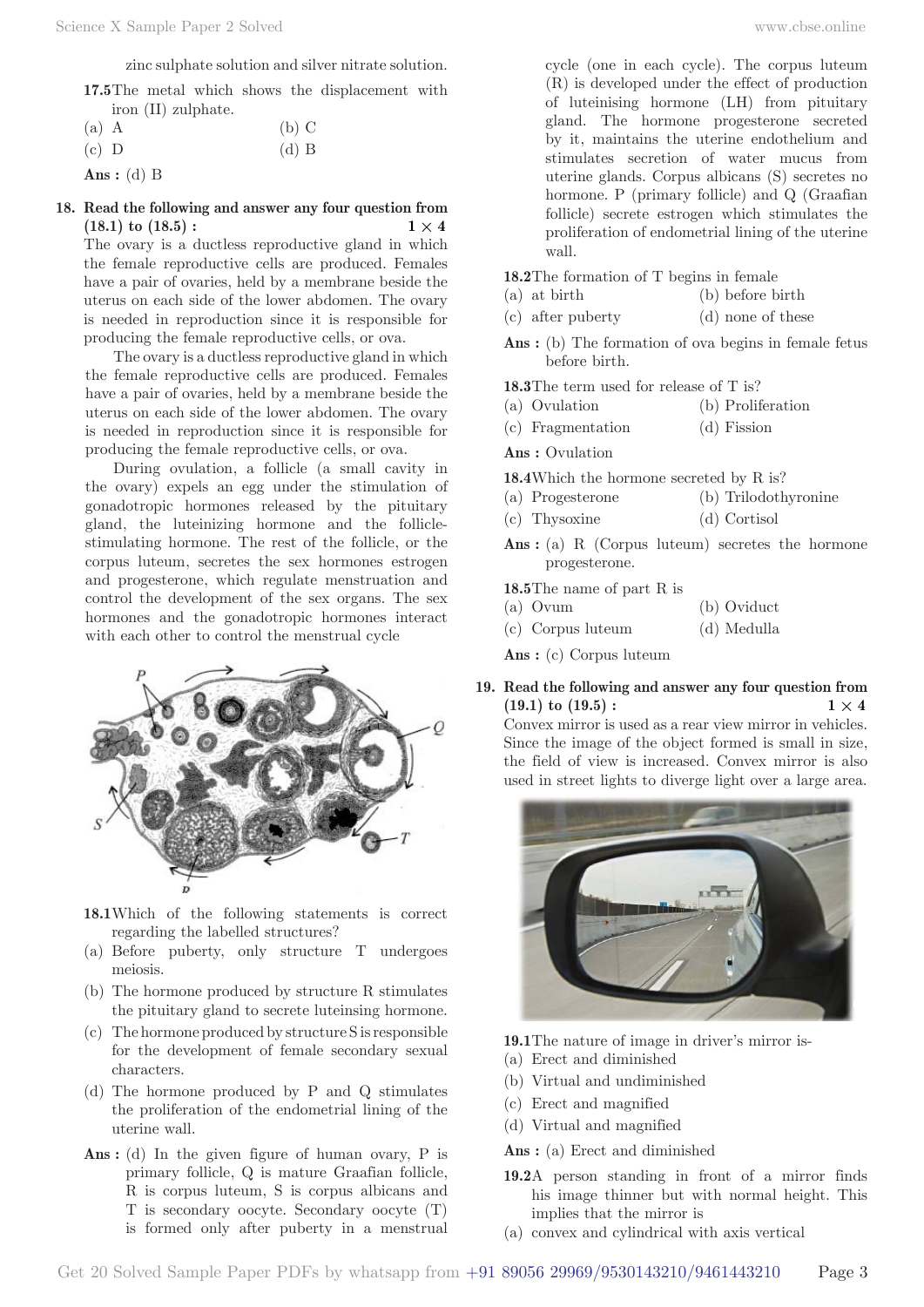- (b) convex and cylindrical with axis horizontal
- (c) convex and spherical
- (d) concave and spherical

Ans : (a) convex and cylindrical with axis vertical

- **19.3** A convex mirror is used to form the image of an object. Then which of the following statement is wrong.
- (a) The image lies between the pole and the focus.
- (b) The image is diminished in size.
- (c) The image is erect.
- (d) The image is real.

Ans : (d) The image is real.

**19.4** The field of view of convex mirror is .......... as compared to plane mirror.

(a) large (b) small

(c) equal (d) none of these

**Ans :** (a) large

**19.5**  $f = \frac{R}{2}$  is valid

(a) for convex mirrors but not for concave mirrors

(b) for concave mirrors but not for convex mirrors

(c) for both convex and concave mirrors

(d) neither for convex mirrors not for concave mirrors.

Ans : (c) for both convex and concave mirrors

**20. The following table given below shows the resistivity of three materials X, Y and Z. Analyse the table and answer the following questions :**  $1 \times 4$ 

| Samples                          |                                            |  |
|----------------------------------|--------------------------------------------|--|
| Resistivity $ 3 \times 10^{-9} $ | $11.1 \times 10^{-6}$ 18 $\times 10^{-17}$ |  |

**20.1** The increasing order of conductivity of samples is

| (a) $Y \leq X \leq Z$ | (b) $X \leq Y \leq Z$ |
|-----------------------|-----------------------|
| (c) $Z \leq X \leq Y$ | (d) $Z \leq Y \leq X$ |

Ans: (a)  $Y \leq X \leq Z$ 

|  | <b>20.2</b> The best conductor is |  |
|--|-----------------------------------|--|
|  |                                   |  |

| (a) X | (b) Y |               |  |
|-------|-------|---------------|--|
| (c) Z |       | $(d)$ X and Y |  |

**Ans :** (c) Z

**20.3** Which are these is best insulator?

| (a) X |  | (b)Y              |
|-------|--|-------------------|
| (c) Z |  | (d) None of these |

Ans: (b) 
$$
Y
$$

Y is the best insulator as it has highest value of resistivity. A bad conductor has high resistivity.

**20.4** Electrical resistivity of a given metallic wire depends upon :

- (a) Its length
- (b) Its thickness
- (c) Its shape
- (d) Nature of the material
- **Ans :** (d) Nature of the material

The resistivity of a material depends on the nature and the temperature of the conductor, but not its shape and size.

**20.5** In the following material, which has the low resistivity-

- (a) Copper (b) Iron
- (c) Mercury (d) None & these

**Ans :** (a) Copper

# **Section B**

**21.** What is the importance of DNA copying in reproduction? Why is variation beneficial to the species but not necessary for the individual? Explain.  $[2]$ 

#### **Ans :**

DNA copying is essential part of reproduction because it ensures that same blueprint of the body design is maintained. Variation for the species is beneficial for adaptation and better survival. It may result in new species formation.

**or**

- a. "Recent fossils are found closer to the earth's surface". Comment on the statement stating reason.
- b. List two factors which could lead to the rise of new species.

**Ans :** 

- a. This statement is correct as the fossils found closer to the surface of earth are more recent and those found in deeper layers are older ones.
- b. Natural selection and genetic drift.
- **Ans : Auricle Ventricle** 1. Upper thin walled chambers. Lower thick walled chambers. 2. Receive blood from veins. Receive blood from the auricles

Push blood into the

**22.** Differentiate between auricles and ventricles. [2]

ventricles. arteries. **23.** A compound Z is formed by transfer of electrons from the metal X to a non-metal Y, Identify the type of bond formed in the compound. List three properties of compound formed by such type of bonds. [2]

#### **Ans :**

The bond formed is ionic bond:

3. Push blood into the

- a. The compound will have high melting and boiling point.
- b. It will be soluble in water.
- c. It will conduct electricity in molten state as well as in aqueous solution.

**or**

Give reason for the following:

- a. School bells are made up of metals.
- b. Electrical wires are made up of copper.

**Ans :** 

- a. Metals are sonorous i.e., produce sound when struck with a hard substance.
- b. Copper is a good conductor of electricity and is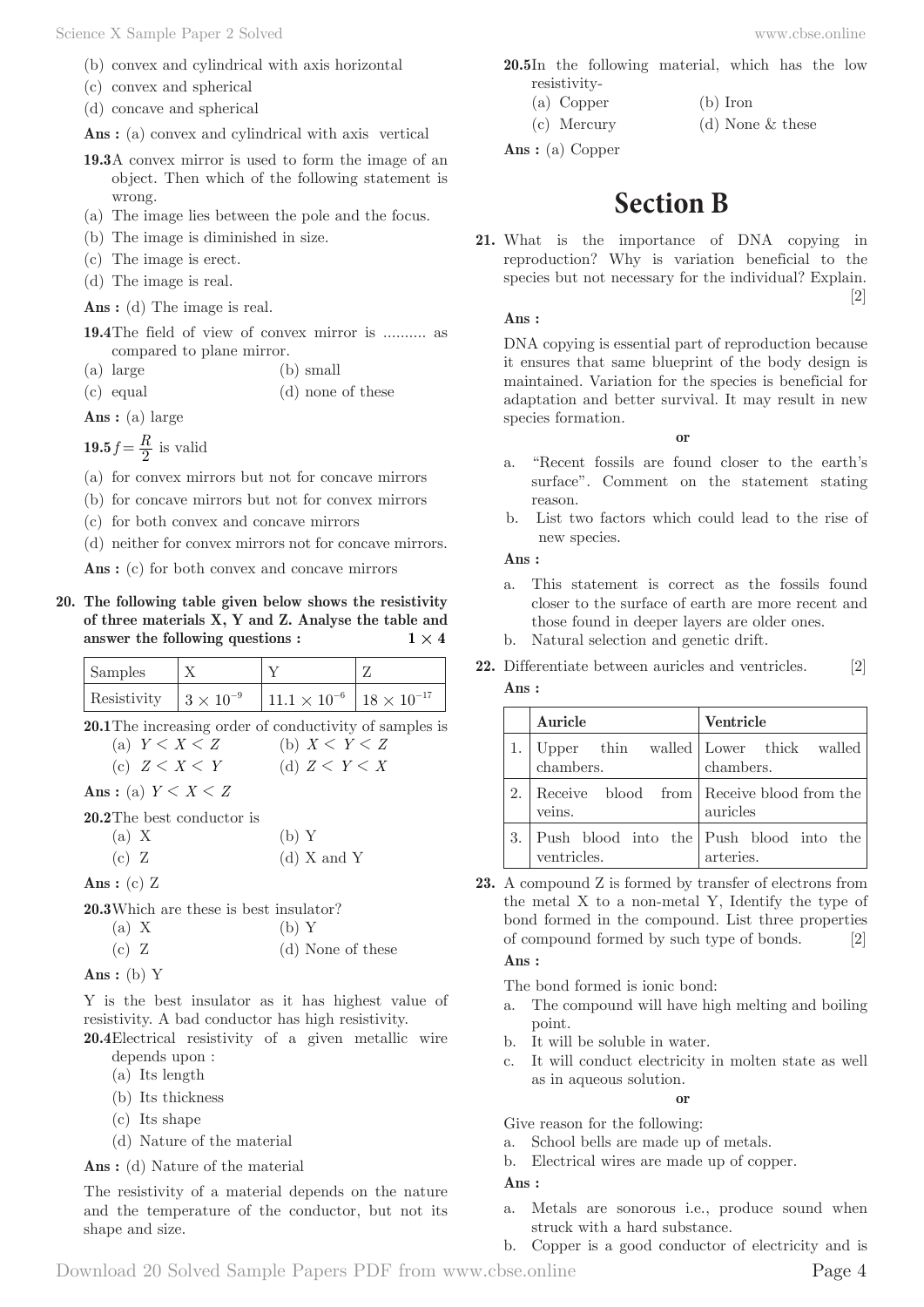highly ductile.

**24.** In the following table, seven elements  $A, B, C, D, E, F$ and *G* (here letters are not the usual symbols of the elements) of the Modern Periodic Table with atomic numbers 3 to 18 are given: [2]

| 3  |            | $\frac{5}{2}$ | 6  |    | . 8 | 9  | 10 |
|----|------------|---------------|----|----|-----|----|----|
|    |            |               |    |    | E   |    | G  |
| 11 | 12         | 13            | 14 | 15 | 16  | 17 | 18 |
| B  | $\epsilon$ |               |    |    |     |    |    |

- i. Which of these is (a) a noble gas, (b) a halogen?
- ii. If  $B$  combines with  $F$ , what would be the formula of the compound formed?

#### **Ans :**

- (i) (a) Since, *G* has atomic number 10 hence, it is a noble gas i.e., neon.
	- (b) Since, *F* has atomic number 17 hence, it is a halogen i.e., chlorine.
- (ii) Since, the valency of *B* and *F* is one hence, *BF* will be the formula of the compound formed.
- **25.** Figure shows a ray of light meeting the glass of the window of a car at angle of incidence of  $30^{\circ}$ . [2]



- i. Assuming that the refractive index of glass is 1.5, find the angle of refraction for this ray in the glass. (Given :  $\sin(19.5^{\circ}) = 1/3$ )
- ii. Complete the diagram by sketching the path of the ray through the glass and out on the other side.

**Ans :** 

i. Applying Snell's law, let *r* be the angle of refraction.

 $=\frac{\sin i}{n}=\frac{\sin i}{1}$ .

 $=\frac{\sin 30^{\circ}}{1.5}$ 

Given,  $i = 30^{\circ}, n = 1.5$ 

Refractive inde

$$
effective\ index,\ \ n = \frac{\sin i}{\sin r}
$$

 $\sin r = \frac{\sin r}{r}$ 

 $r = 19.5^{\circ}$ 

ii.



**26.** A bulb is rated at 5.0 V, 100 mA. Calculate its (a) power and (b) resistance. [2]

**Ans :** 

Given,

b, 
$$
V = 5.0
$$
 Volt.

*W* 

Rating of bulb, 
$$
V = 5.0
$$
 Volt.  
\n $I = 100$  mA  
\n $I = 100 \times 10^{-3}$  A  
\n $I = 0.1$  A  
\na. Power of bulb =  $V \times I$   
\n $P = 5.0 \times 0.1$   
\n $P = 0.5$  W  
\nb.  $V = IR$ ,  
\n $R = \frac{V}{I}$   
\n $R = \frac{5.0}{0.1} \Omega$   
\n $R = 50 \Omega$ 

# **Section C**

**27.** How does control and coordination take place in plants? [3]

#### **Ans :**

The function of control and coordination in plants is performed by chemical substances known as plant hormones or phytohormones.

The synthesis and action of phytohormones are greatly influenced by external stimuli. Plants respond to photoperiodic stimulus by specialised pigment present in very small quantity called phytochrome. Thus, phytohormones and phytochromes together are involved in control and coordination between the environment and plant responses.

**or**

Explain the process of break down of glucose in a cell (i) in the presence of oxygen (ii) in the absence of oxygen.

**Ans :** 

i. **In the presence of oxygen** : In all the pathways, the first step in break down of glucose, a six carbon molecule, into a three carbon molecule called pyruvate. This process occurs in the cytoplasm of the cell. In aerobic respiration break down of pyruvate using oxygen takes place in mitochondria. It breaks up the three carbon pyruvate molecule to give three molecules of carbon dioxide, water and lots of energy as compared to anaerobic respiration.

$$
\text{Glucose} \xrightarrow[\text{In cytoplasm}]{\text{Glycolysis}} \text{Pyruvic acids}
$$
\n
$$
\xrightarrow[\text{In mitochondrial } O_2]{\text{Kreb's cycle}} \text{CO}_2 + H_2O + \text{energy}
$$
\n
$$
\xrightarrow[\text{is required}]{\text{In mitochondrial } O_2} \text{CO}_2 + H_2O + \text{energy}
$$

ii. **In the absence of oxygen** : In the absence of oxygen pyruvate may be converted into ethanol and carbon dioxide which is referred to as fermentation that takes place in yeast.

Glucose 
$$
\xrightarrow[\text{In cytoplysis}]{\text{Glycolysis}}
$$
 Pyruvic acids

\n $\xrightarrow[\text{in the absence}]{\text{In yeast}} C_2H_5OH + CO + \text{energy}$ 

\n $\xrightarrow[\text{of oxygen}]{\text{of oxygen}}$ 

Sometime anaerobic respiration also occurs in our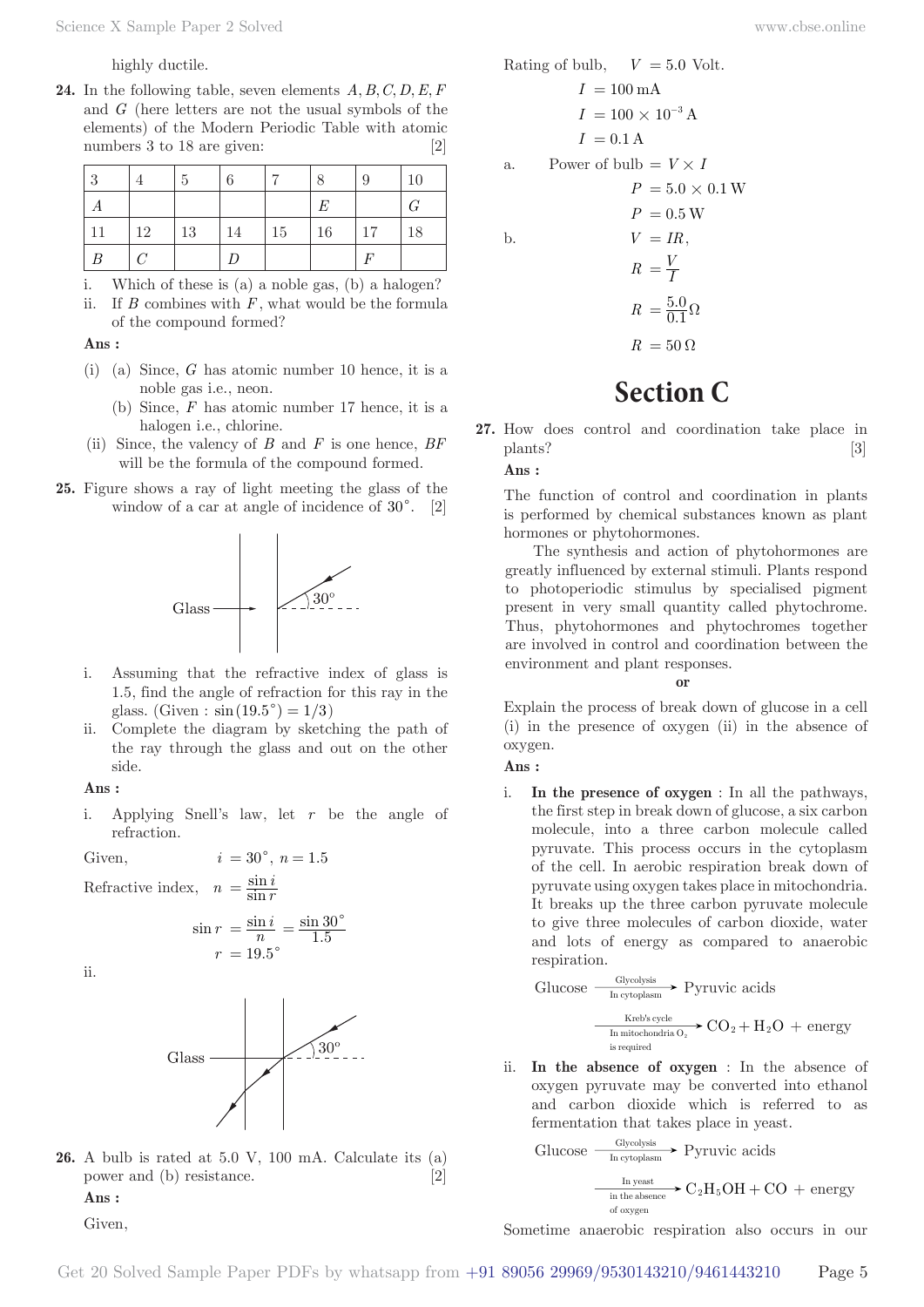muscle cells, when there is lack of oxygen, i.e., during vigorous muscular activities. At that time pyruvate is converted into lactic acid which is also a three carbon molecule. This build-up of lactic acid in our muscles causes fatigue or muscular cramps.

$$
\text{Glucose} \xrightarrow{\text{Glycolysis}} \text{Pyruvic acids}
$$
\n
$$
\xrightarrow{\text{In muscles}} \text{Lattice acid} + \text{energy}
$$

- **28.** i. Write the chemical formula for washing soda.
	- ii. How may it be obtained from baking soda?
	- iii. Name an industrial use of washing soda other than washing clothes. [3]

**Ans :** 

- i. The chemical formula of washing soda is  $Na_2CO_3 \cdot 10H_2O$ .
- ii. Baking soda  $(NaHCO<sub>3</sub>)$  is strongly heated to form soda ash.

$$
2\mathrm{NaHCO_3(s)} \xrightarrow{\_ \mathrm{heat} \_ } \mathrm{Na_2CO_3} + \mathrm{H_2O}(l) + \mathrm{CO_2(g)}
$$

 The soda ash is dissolved in boiling hot water so as to obtain its saturated solution. The saturated solution so obtained is allowed to cool, when washing soda crystals separate out.

$$
Na_2CO_3+10H_2O\ \longrightarrow Na_2CO_3\boldsymbol{\cdot} 10H_2O
$$

- iii. Washing soda is used in the manufacture of glass.
- **29.** What are plant hormones? Give its examples. [3] **Ans :**

In plants, certain chemical substances are necessary for the purpose of proper growth and development. These chemical substances are called plant hormones or phytohormones. These are the most important coordinating substances in plants.

Examples : Auxin, gibberellin, cytokinin, ethylene, and abscisic acid.

**30.** Name the hormones secreted by the following endocrine glands and specify one function of each: [3] (a) Thyroid (b) Pituitary (c) Pancreas

**Ans :** 

- a. **Thyroid :** Secretes Throxine. It regulates metabolism of carbo¬hydrates, fats and proteins.
- b. **Pituitary :** Secretes growth harmone. Growth harmone regulates growth and development of body.
- c. **Pancreas :** Secretes insulin. Insulin lowers blood sugar level.
- **31.** Write an equation each for decomposition reactions, where energy is supplied in the form of heat, light or electricity. [3]

**Ans :** 

i. Energy is supplied in the form of heat during the decomposition of ferrous sulphate crystals.

$$
2\mathrm{FeSO}_4(s) \xrightarrow{\_ \mathrm{heat}} \mathrm{Fe}_2\mathrm{O}_3(s) + \mathrm{SO}_2(g) + \mathrm{SO}_3(g)
$$

ii. Energy is supplied in the form of light, when silver iodide decomposes to form silver and iodine.

$$
2AgI(s) \xrightarrow{\text{light}} 2Ag(s) + I_2(s)
$$

iii. Energy is supplied in the form of electricity, when molten lead bromide decomposes to lead and bromine.

$$
\mathrm{PbBr}_2(l) \xrightarrow{\text{ electricity}} \mathrm{Pb}(s) + \mathrm{Br}_2(l)
$$

**32.** Out of the elements 
$$
H(1)
$$
,  $Be(4)$ ,  $Na(11)$  and  $Mg(12)$ .

- i. Write the pair of elements having similar chemical properties.
- ii. State the group number of each pair,
- iii. Name one another element belonging to each of these groups. [3]

**Ans :** 

- i.  $Be(4)$  and  $Mg(12)$  have similar chemical properties.  $H(1)$  and  $Na(11)$  have similar chemical properties.
- ii. Be and Mg belong to group 2, H and Na belong to group 1.
- iii. K belongs to group 1 and Ca belongs to group 2.
- **33.** i Name and define SI unit of resistance.
	- ii. Calculate the resistance of a resistor if the current flowing through it is 200 mA, when the applied potential difference is 0.8 V. [3]

**Ans :** 

i. SI unit of resistance is ohm  $( \Omega )$ 

$$
1\,\Omega\,=\frac{1\,\mathrm{V}}{1\,\mathrm{A}}
$$

The resistance of a conductor is said to be 1 ohm if a current of one amp flows through it when a potential differences of 1 volt is applied across it. ii. Given,

$$
Current, I = 200 \text{ mA}
$$

$$
= 200 \times 10^{-3} \text{A}
$$

Potential difference,  $V = 0.8$  V As we know that,

$$
R = \frac{V}{I} = \frac{0.8}{200 \times 10^{-3}}
$$

$$
= 4 \Omega
$$

# **Section D**

**34.** A carbon compound 'P' on heating with excess conc.  $\mathrm{H_2SO}_4$  forms another carbon compound 'Q' which on addition of hydrogen in the presence of nickel catalyst forms a saturated carbon compound 'R'. One molecule of 'R' on combustion forms two molecules of carbon dioxide and three molecules of water. Identify P, Q and R and write chemical equations for the reactions involved. [5]

**Ans :** 

P = Ethanol (C<sub>2</sub>H<sub>5</sub>OH)  
\nQ = Ethene (CH<sub>2</sub>=CH<sub>2</sub>)  
\nR = Ethane (C<sub>2</sub>H<sub>6</sub>)  
\nC<sub>2</sub>H<sub>5</sub>OH 
$$
\xrightarrow{\text{Conc. H}_2\text{SO}_4}
$$
 } CH<sub>2</sub> = CH<sub>2</sub> + H<sub>2</sub>O  
\nCH<sub>2</sub> = CH<sub>2</sub>  $\xrightarrow{\text{Nickel catalyst}}$  } C<sub>2</sub>H<sub>6</sub>  
\nC<sub>2</sub>H<sub>6</sub> +  $\frac{7}{2}$ O<sub>2</sub>  $\longrightarrow$  2CO<sub>2</sub> + 3H<sub>2</sub>O  
\nor

Answer the following:

i. The structural formula of an ester is :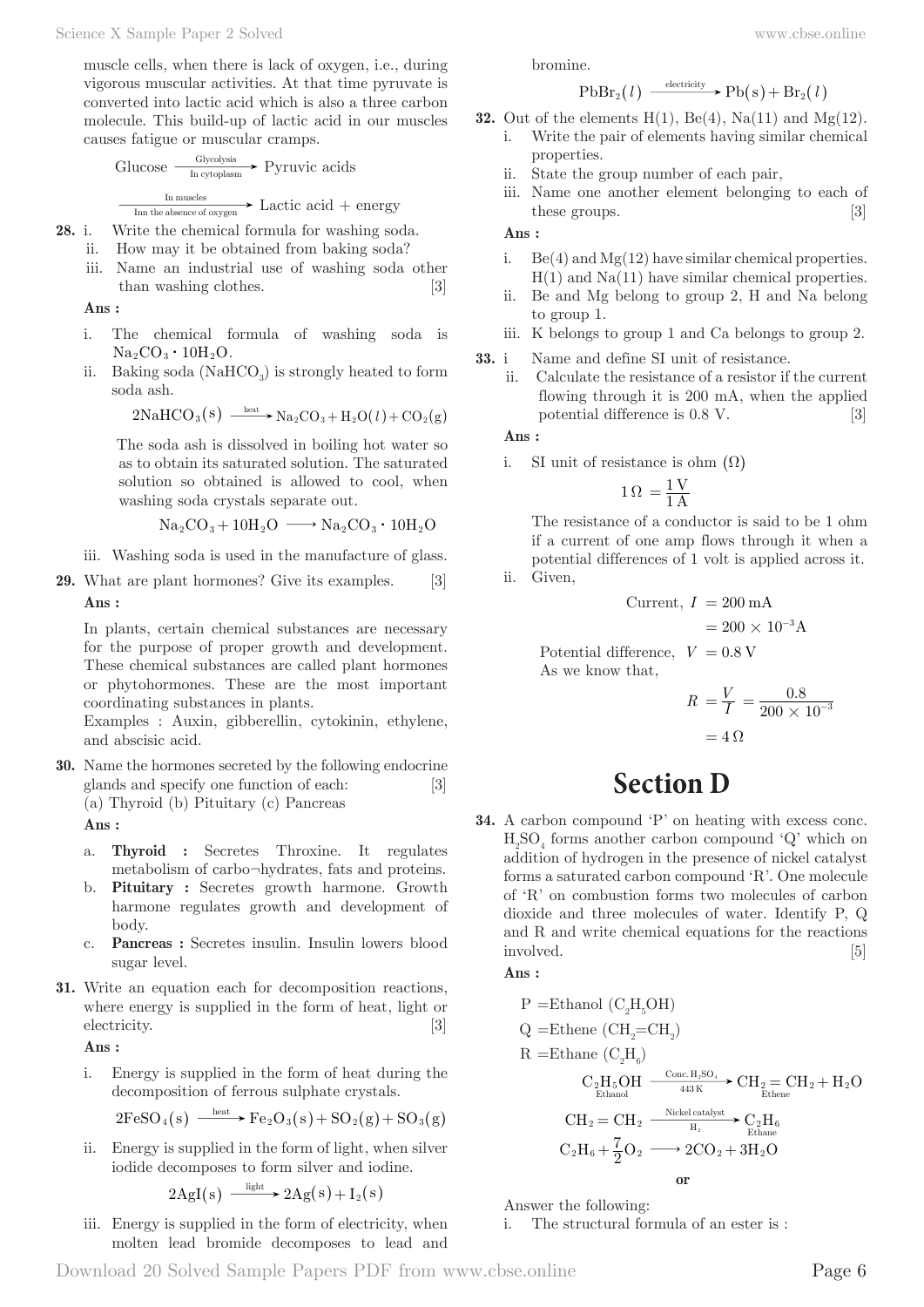$$
\begin{array}{c} \rm H\ \ \, O\ \ \, H\ \ \, \, H\ \ \, O\ \ \, \, H\ \ \, H\ \ \, \, H\ \ \, \, H\ \ \, \, H\ \ \, \, H\ \ \, H\ \ \, H\ \ \, H\ \ \, H\ \ \, H\ \ \, H\ \ \, H\ \ \, H\ \ \, H\ \ \, H\ \ \, H\ \ \, H\ \ \, H\ \ \, H\ \ \, H\ \ \, H\ \ \, H\ \ \, H\ \ \, H\ \ \, H\ \ \, H\ \ \, H\ \ \, H\ \ \, H\ \ \, H\ \ \, H\ \ \, H\ \ \, H\ \ \, H\ \ \, H\ \ \, H\ \ \, H\ \ \, H\ \ \, H\ \ \, H\ \ \, H\ \ \, H\ \ \, H\ \ \, H\ \ \, H\ \ \, H\ \ \, H\ \ \, H\ \ \, H\ \ \, H\ \ \, H\ \ \, H\ \ \, H\ \ \, H\ \ \, H\ \ \, H\ \ \, H\ \ \, H\ \ \, H\ \ \, H\ \ \, H\ \ \, H\ \ \, H\ \ \, H\ \ \, H\ \ \, H\ \ \, H\ \ \, H\ \ \, H\ \ \, H\ \ \, H\ \ \, H\ \ \, H\ \ \, H\ \ \, H\ \ \, H\ \ \, H\ \ \, H\ \ \, H\ \ \, H\ \ \, H\ \ \, H\ \ \, H\ \ \, H\ \ \, H\ \ \, H\ \ \, H\ \ \, H\ \ \, H\ \ \, H\ \ \, H\ \ \, H\ \ \, H\ \ \, H\ \ \, H\ \ \, H\ \ \, H\ \ \, H\ \ \, H\ \ \, H\ \
$$

 Write the structural formulae of the corresponding alcohol and the acid.

ii.

- (a) Mention the experimental conditions involved in obtaining ethene from ethanol.
- (b) Write the chemical equation for the above reaction.
- iii. Explain the cleansing action of soap.

**Ans :** 

$$
\rm i,
$$



ii.

- (a) When ethanol is heated with excess of concentrated sulphuric acid at 443 K, it gets dehydrated to form ethene.
- (b)  $C_2H_5OH + H_2SO_4 \xrightarrow{\text{443K}} H_2C = CH_2 + H_2O$  $\stackrel{443\mathrm{K}}{\longrightarrow}$   $\mathrm{H}_2\mathrm{C} = \mathrm{CH}_2 + \mathrm{H}_2$
- iii. A molecule of soap is made up of two parts:
	- (a) An ionic part which is hydrophilic, i.e, water soluble.
	- (b) A hydrocarbon chain which is hydrophobic i.e., water-repelling and oil soluble.



 When soap is at the surface of water, the hydrophobic tail protrudes out of water while the ionic end remains inside water. Inside water, the molecules form clusters with the hydrophobic tails in the interior of the cluster and the ionic ends on the surface of the cluster. This formation is called a micelle. Soap, in the form of micelle collects the oily dirt in the centre of the micelle. The micelles stay in solution as a colloid and do not precipitate due to ion-ion repulsion. Thus, the dirt suspended in water is washed away during rinsing.



**A micelle entrapping grease particle**

**35.** Answer the following: [5]

- i. How is zygote formed?
- ii. State the function of placenta in the mother's body.
- iii. At what interval the egg is formed in human female ovary?
- 
- iv. Name two STDs caused by bacterial infection.
- v. Why is prenatal sex determination prohibited?

**Ans :** 

- i. Zygote is formed by the fusion of male and female gamete.
- ii. Placenta is a special tissue through which the developing embryo/foetus gets nutrition from mother's blood. It also transports wastes of the embryo into mother's blood.
- iii. Ovulation releases mature ovum from the ovary. It happens once during a menstrual cycle that is for roughly 28 days.
- iv. STDs caused by bacterial infection are Gonorrhoea and Syphilis.
- v. Prenatal sex determination is misused and it may be the reason for female foeticide.
- **36.** It is desired to obtain an erect image of an object, using concave mirror of focal length of 12 cm. [5]
	- i. What should be the range of distance of an object placed in front of the mirror?
	- ii. Will the image be smaller or larger than the object. Draw ray diagram to show the formation of image in this case.
	- iii. Where will the image of this object be formed, if it is placed 24 cm in front of the mirror? Draw ray diagram for this situation also to justify your answer.

Show the positions of pole, principal focus and the centre of curvature in the above ray diagrams.

#### **Ans :**

- i. Range of distance of an object–between pole  $(0 \text{ cm})$  and focus  $(<12 \text{ cm})$ .
- ii. The image will larger than the object.



iii. Image also at 24 cm in front of the mirror.



**or**

- i. Define real image of an object.
- ii. Name the mirror that
	- (a) can give real as well as virtual image of an object.
	- (b) will always give virtual image of same size of an object.